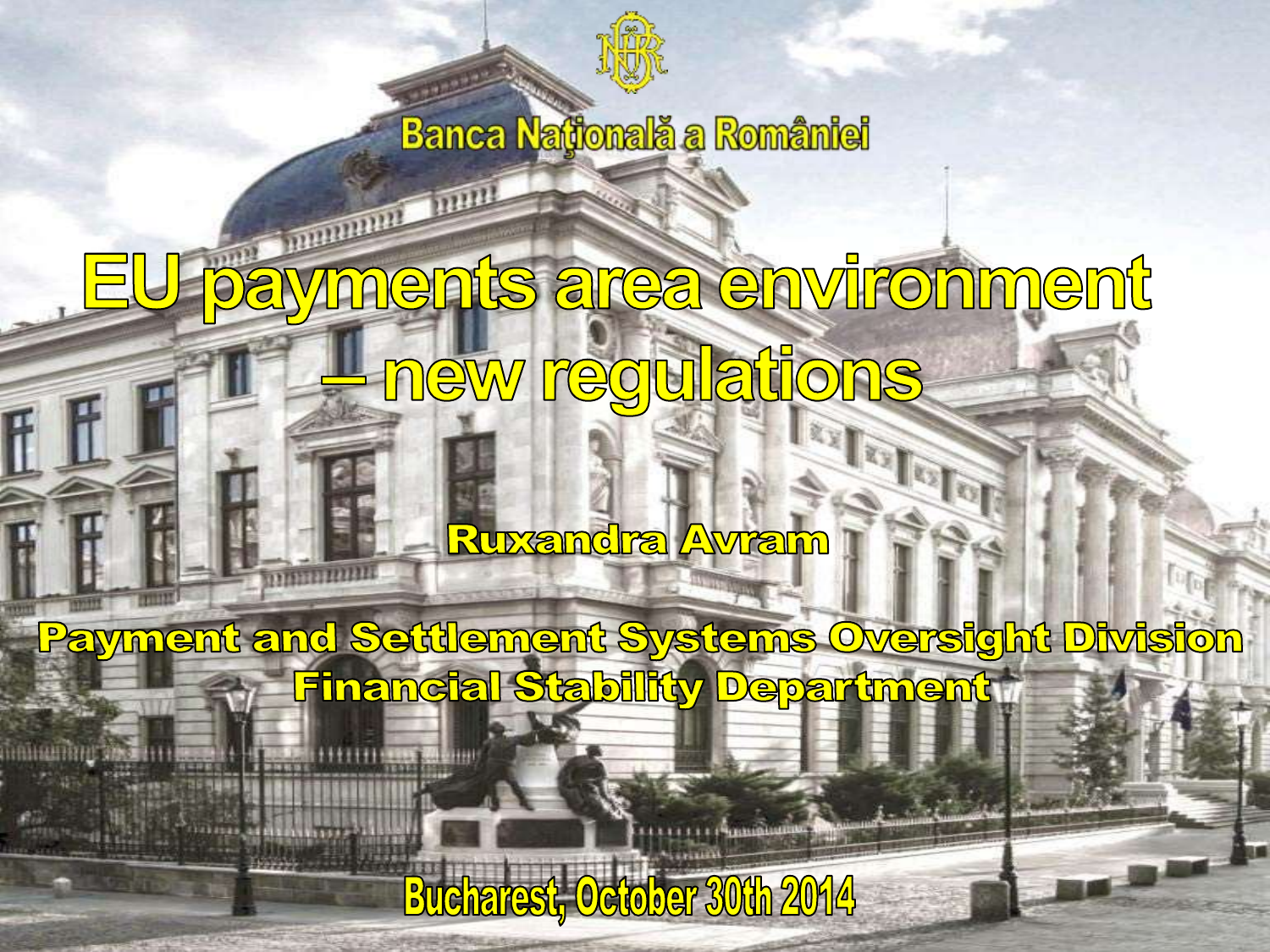## **Main challenges of the EU payments area**

- Finalizing the financial integration in the European Union.
- Protection of payment services' consumers.
- Security of payment instruments.
- Ring fencing of consumers' credentials.
- Monitoring by the competent authorities.

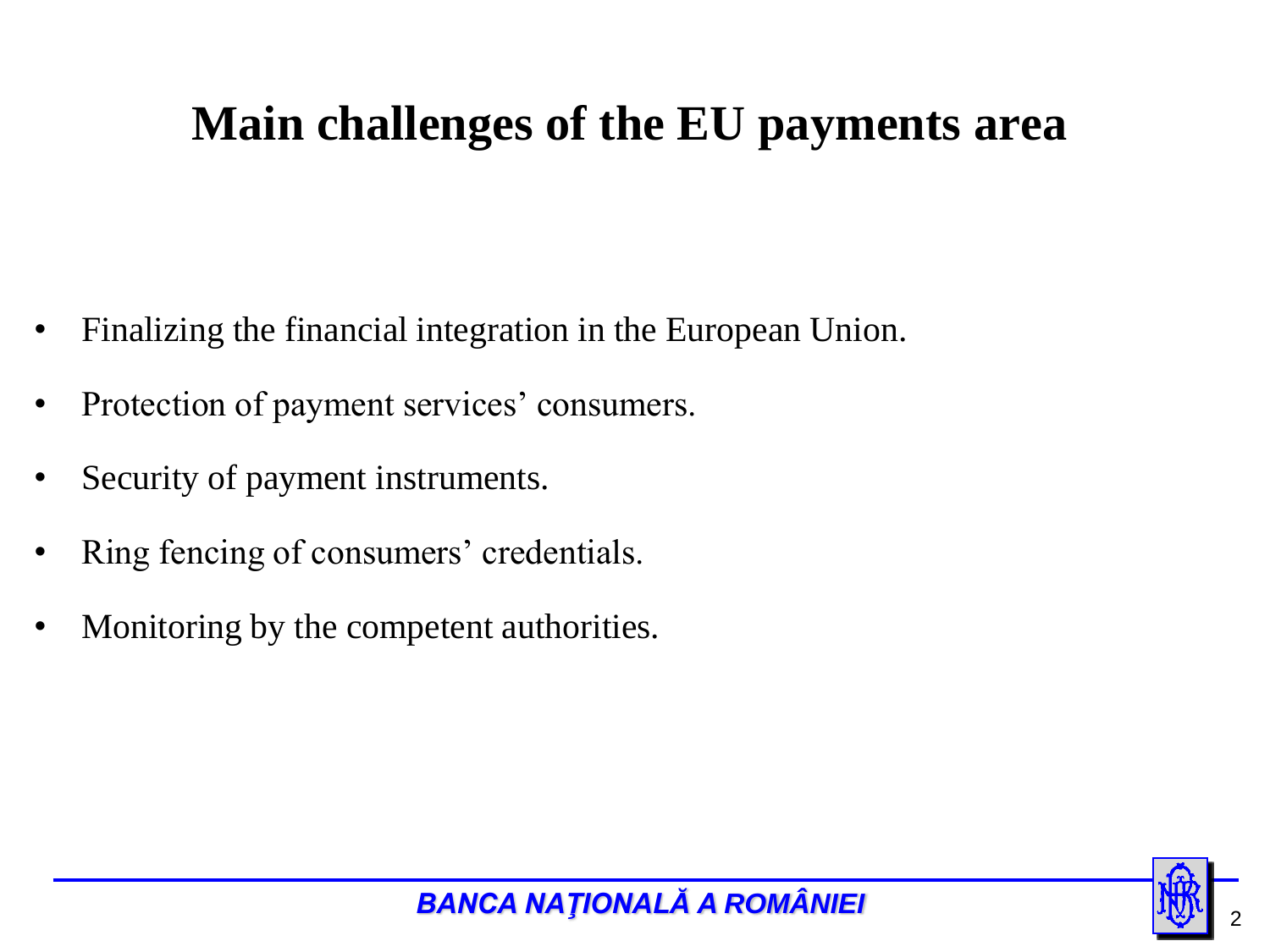### **Directive 2014/92/EU on the comparability of fees related to payment accounts, payment account switching and access to payment accounts with basic features**

#### **The context of the regulation**

- According to estimates, arround 7% of consumers resident in the EU, representing approx. 30 million EU citizens over the age of 18, do not have a payment account.
- Arround 6,4 millions have denied or are affraid to access a payment account even if they would like to have one.
- The situation of bank account opening is very diversified around Europe and it reflects major discrepancies between member states. The average EU15 size is 97%. By contrast, Bulgaria's size is 49% and Romania's size is 53%.
- TFEU an internal market without frontiers free movement of capitals, persons and services enhances the functioning of the internal market.
- COM identified difficulties for the completion of internal market. These difficulties hinder competition in internal market and contribute to low competition in the retail banking sector.
	- *The lack of transparency and comparability regarding the fees charged for payment services provided in EU by PSPs.*
	- *Difficulties in payment account switching to another payment service provider .*
- Customer mobility creates competition between PSPs by encouraging them to offer better and cheaper products and services. In order to improve consumer mobility accross EU, rules aiming to remove unduly barriers to opening and using a bank account on a cross-border basis are needed.
- European citizens applying for a payment account on a cross-border basis should not be discriminated on the grounds of residence or other reasons (financial situation, credit history, etc).

#### **BANCA NAȚIONALĂ A ROMÂNIEI**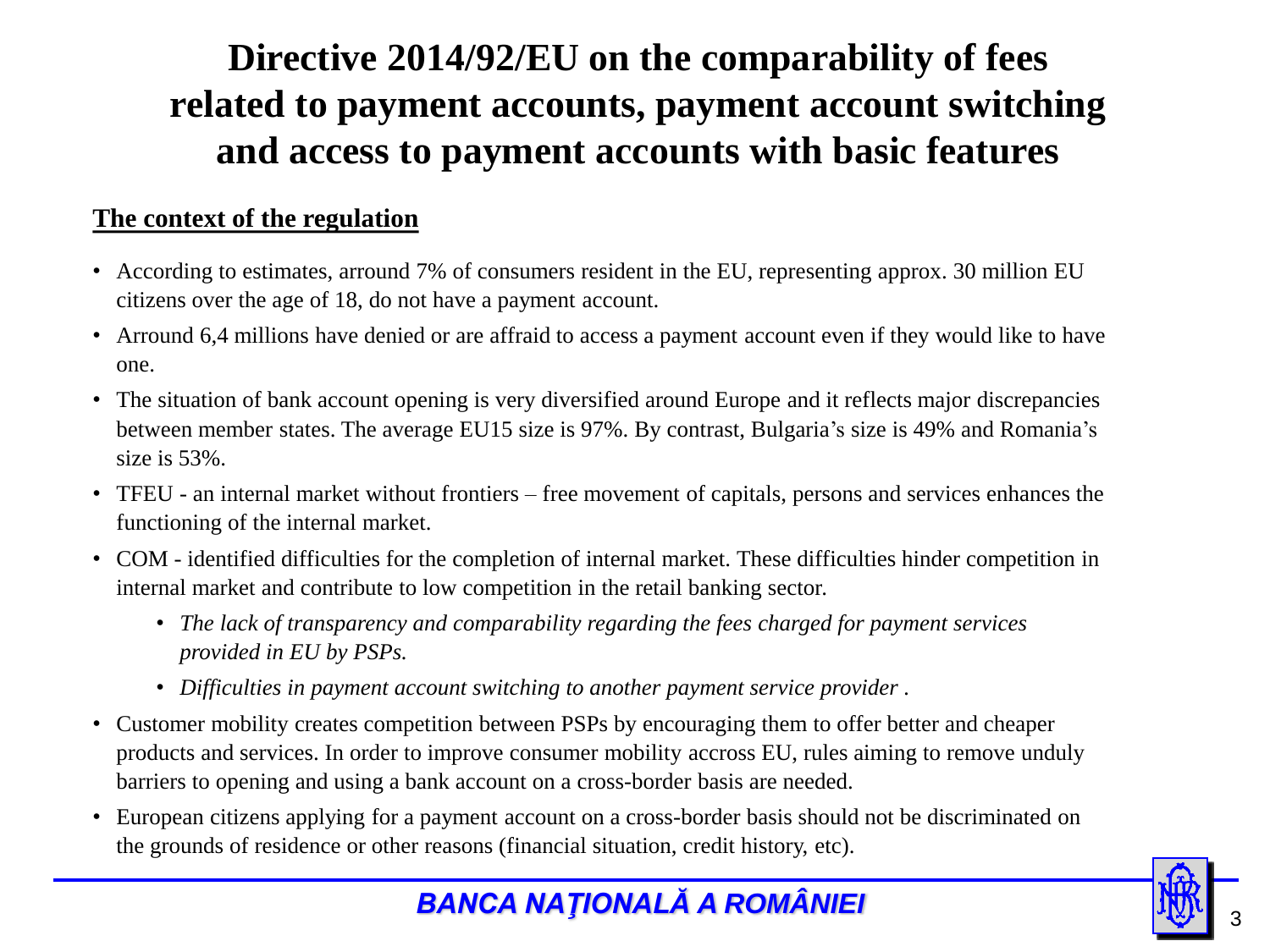### **Regulation aspects**

Measures focusing, mainly, on three different aspects, structured into three different chapters:

#### **Chapter II – Comparability of fees connected with payment accounts**:

*Binding rules aiming to allow consumers to compare PSPs offers and make options for most convenient options from the market*.

#### **Chapter III – Switching**:

*Harmonized rules across EU establishing principles to be followed by PSPs when providing switching services.*

#### **Chapter IV - Access to payment accounts:**

*Rules guaranteeing the right of access to payment account with basic features to consumers.*

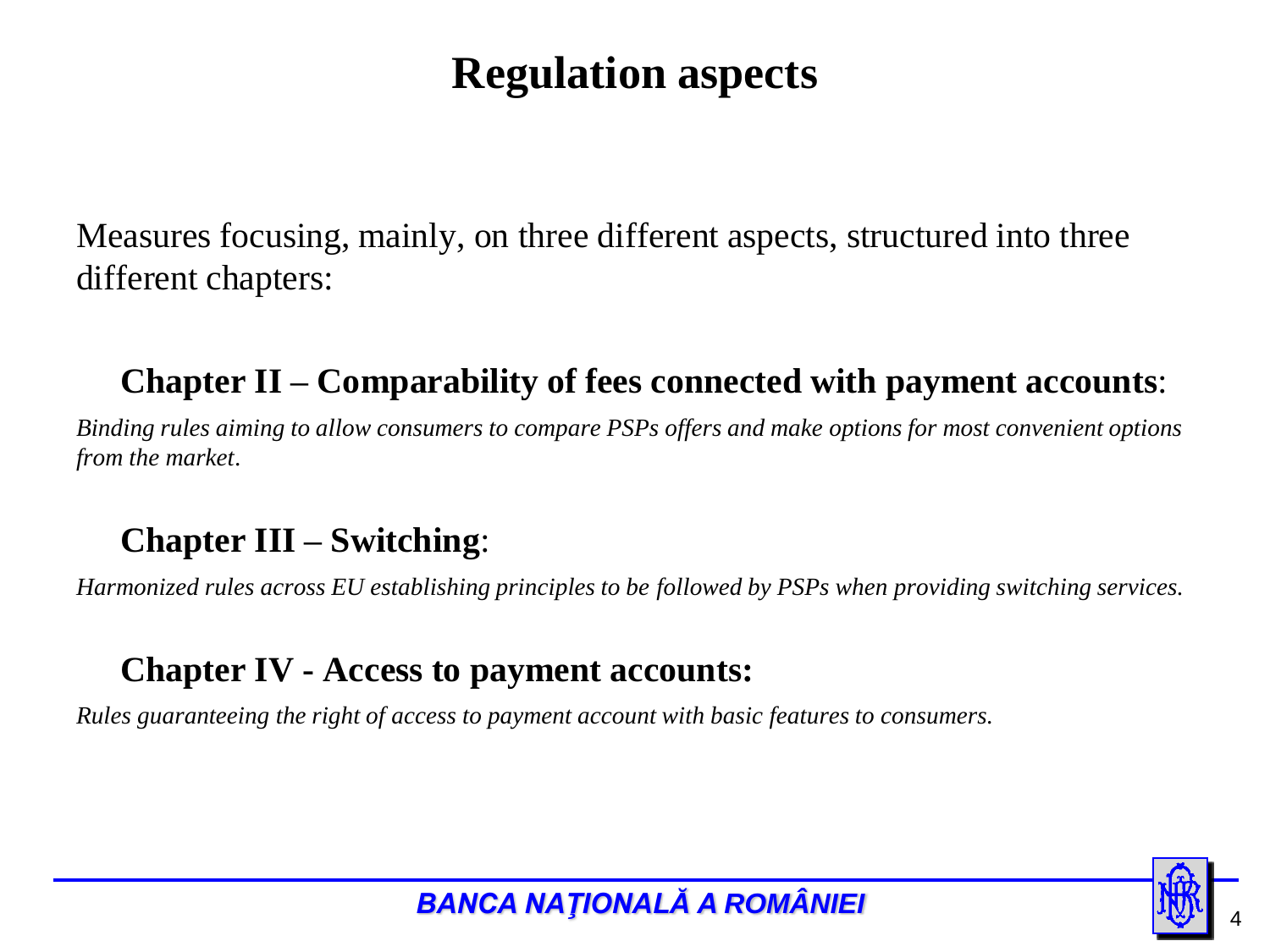### **Access to payment accounts rules**

- o **What does the right of access mean**? Member states should ensure that all EU citizens applying for a payment account with basic features on a cross-border basis should not be discriminated on the basis of their nationality or residence or other criteria (financial situation, credit history, etc.).
- o **How should the right of access be guaranteed?** Member states should ensure that payment accounts with basic features are provided by all credit institutions operating on the territory of the member state or by a number of credit institutions "sufficient" to ensure the right of access to all consumers in the member state.
- o **What do the payment accounts with basic features mean?** There are payment accounts allowing consumers to initiate payment orders by using the following:

1. Services enabling all the operations required for the opening, operating and closing of a payment account.

2.Services enabling funds to be placed in a payment account.

3.Services enabling cash withdrawals within the Union from a payment account at the counter or at the automated teller machines during or outside the credit institution's opening hours

4.Execution of the following payment transactions:

- Direct debits.
- Payment transactions through a payment card, including online payments.
- Credit transfers, including standing orders, at, where available, terminals and counters and via the online facilities of the credit institution.

#### o **Payment account with basic features should allow essential payment transactions:**

- 1. Purchase goods and services, pay bills and taxes, receive incomes.
- 2. Free of charge or for a reasonable fee.

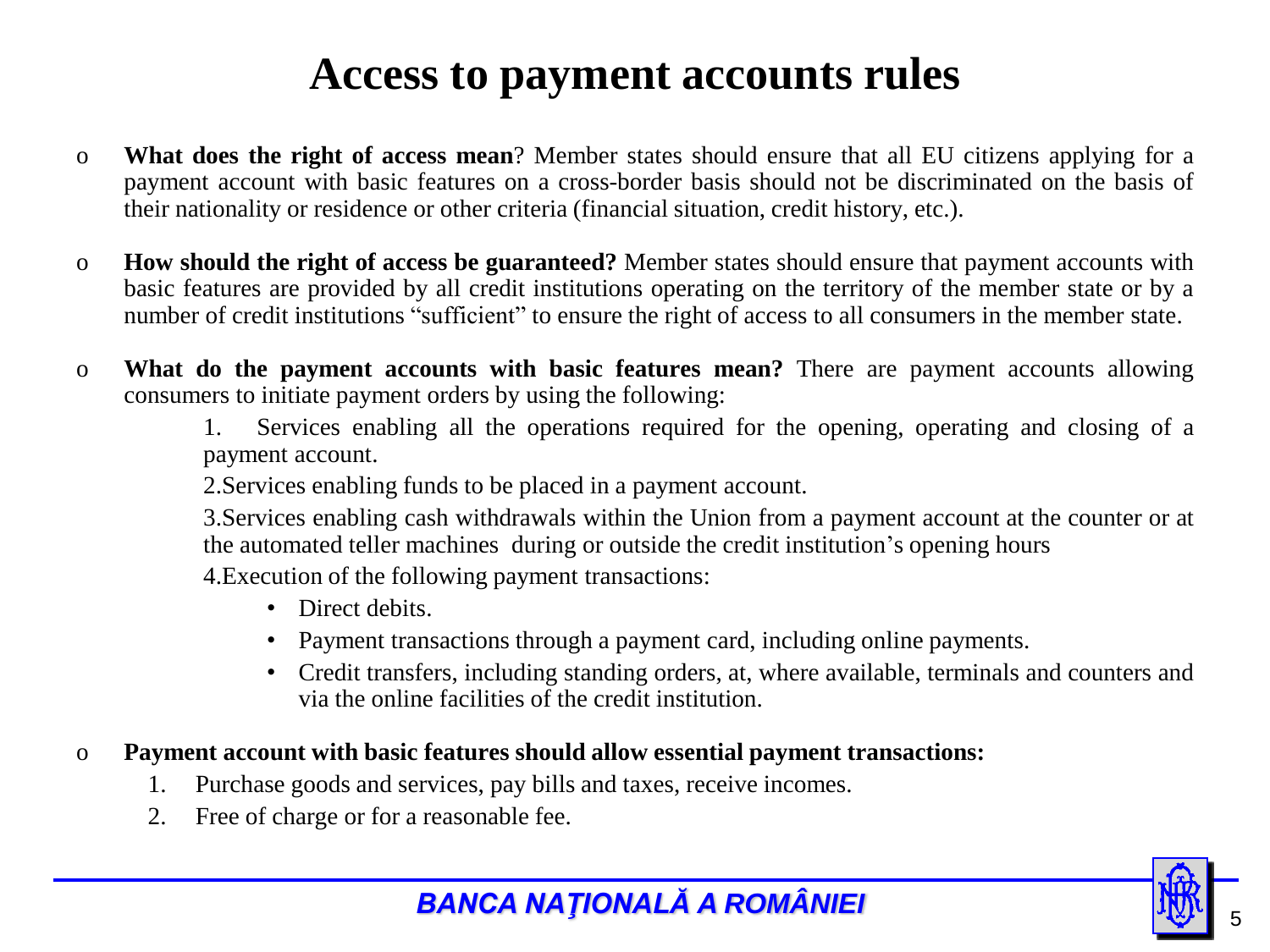### **Remote payments in the European Union**

- *At the EU level, there are three legislative sources for the banking sector, in general, and for payments, in particular (Bruxelles, Frankfurt, London).*
- At the BCE initiative, the European forum on the security of retail payments, **SecuRe Pay**, was set up in 2011 aiming to strengthen the cooperation between the supervisors of payments area and those of payment services providers, focusing on:
	- *ensuring a common level of understanding the specific risks of remote payments.*
	- *- implementing the risk management measures.*
	- *- harmonizing the minimum security requirements at the European level.*
- The Forum's members are: central banks of EU member states (as supervision authorities in the payments area or supervision authorities of payment services providers, upon case), supervision authorities of member states (when the supervision function of the payment services providers is not a task of the central bank) and EBA.
- The Forum's activity led to the creation of three relevant documents:
	- **- Recommendations for the security of Internet payments**
	- **- Recommendations for the security of mobile payments**
	- **- Recommendations for the payment account access services.**



#### *BANCA NAŢIONALĂ A ROMÂNIEI* <sup>6</sup>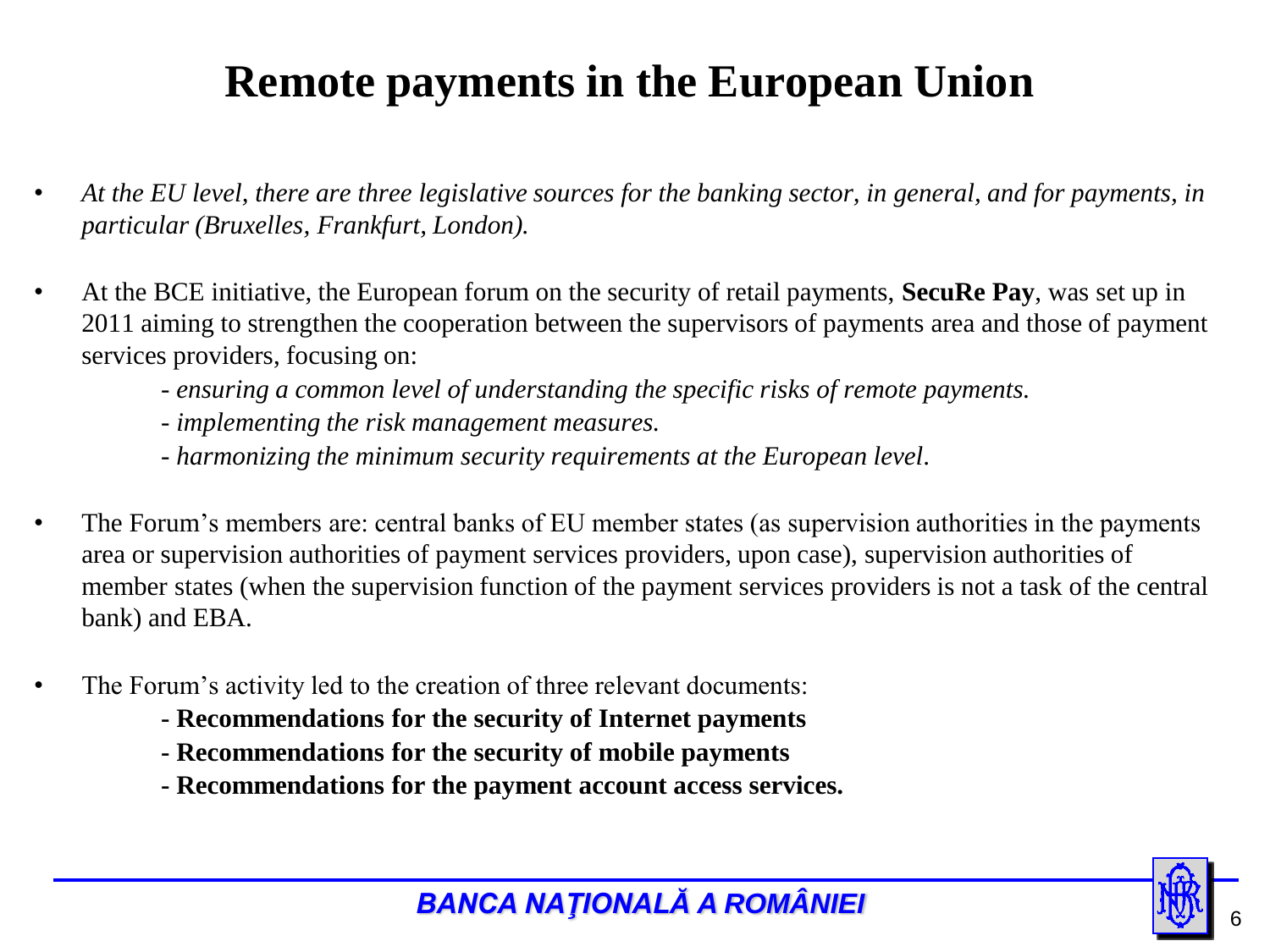### **Recommendations for the security of Internet payments**

- **What are they ?** A set of guidelines, essential considerations and best practices establishing a series of minimum requirements regarding the security of payments initiated on the Internet.
- **What is the purpose ?** To mitigate frauds and to raise the consumers' trust in payment instruments and services offered through web applications.
- **Since when is it applicable ?** February 1st, 2015.
- **To whom ?**
	- payment services providers who provide payment services in the EEA.

- governance authorities of the payment schemes (Romanian Banking Association, in Romania) who provide card payment services, credit transfer payment services, direct debit services and e-money transfers.

#### **BANCA NAȚIONALĂ A ROMÂNIEI**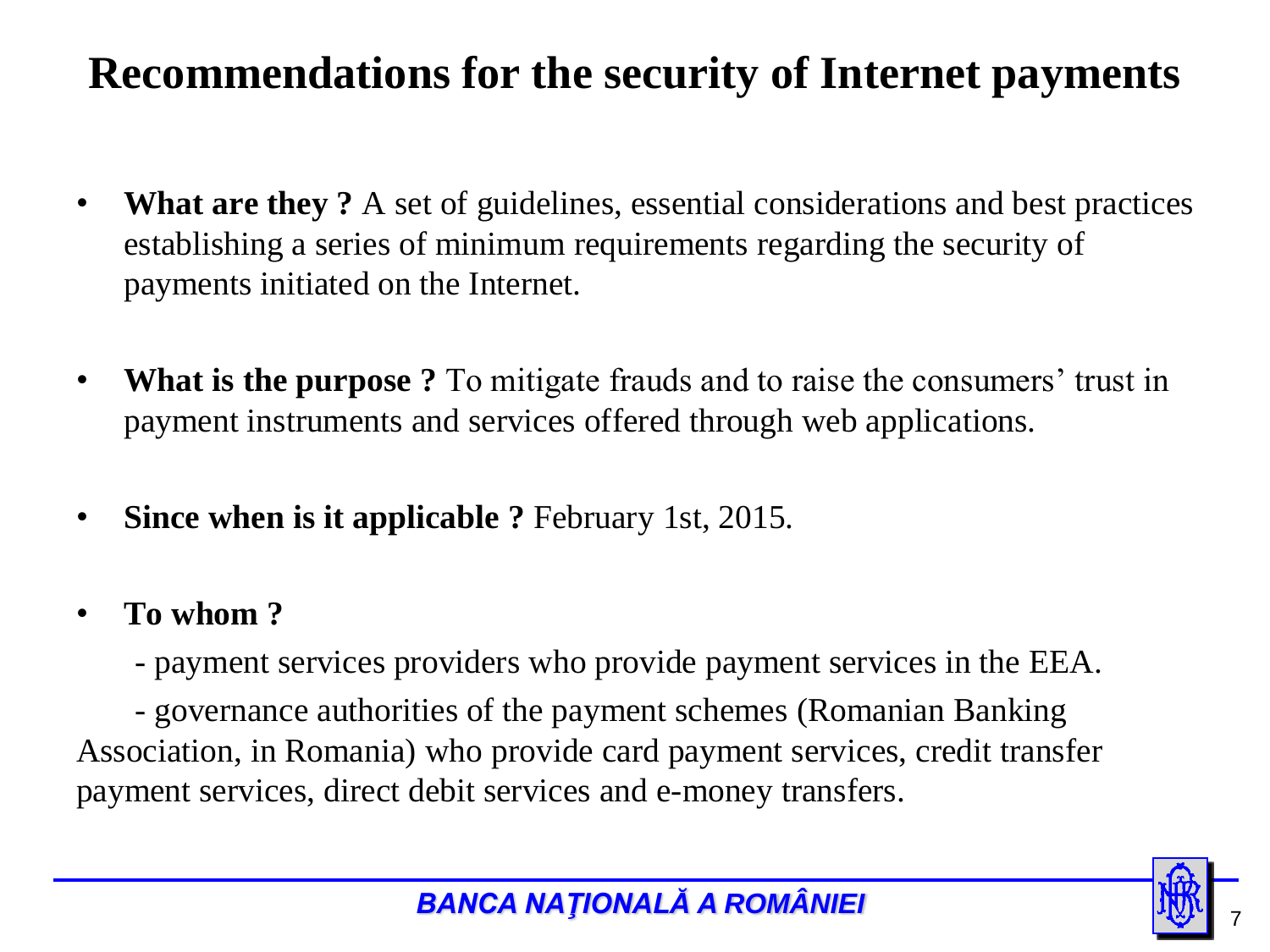### **Recommendations for the security of Internet payments**

### **The recommendations are based on the following principles**:

- the periodical assessment of risks specific to Internet payments by the payment services providers and the governance authorities of the payment schemes.
- the implementation of strict measures for the authentication of the payment services users, at the moment of payment initiation and access to sensitive data (data regarding the payer, the account status, the account balance, the payment history, credentials)
- the implementation of an efficient payment authorization and monitoring process for identifying the deviations from the usual consumer behaviour and for preventing frauds.
- the involvement of the payment services providers and of the governance authorities of the payment schemes in programs meant to warn and educate the consumers.

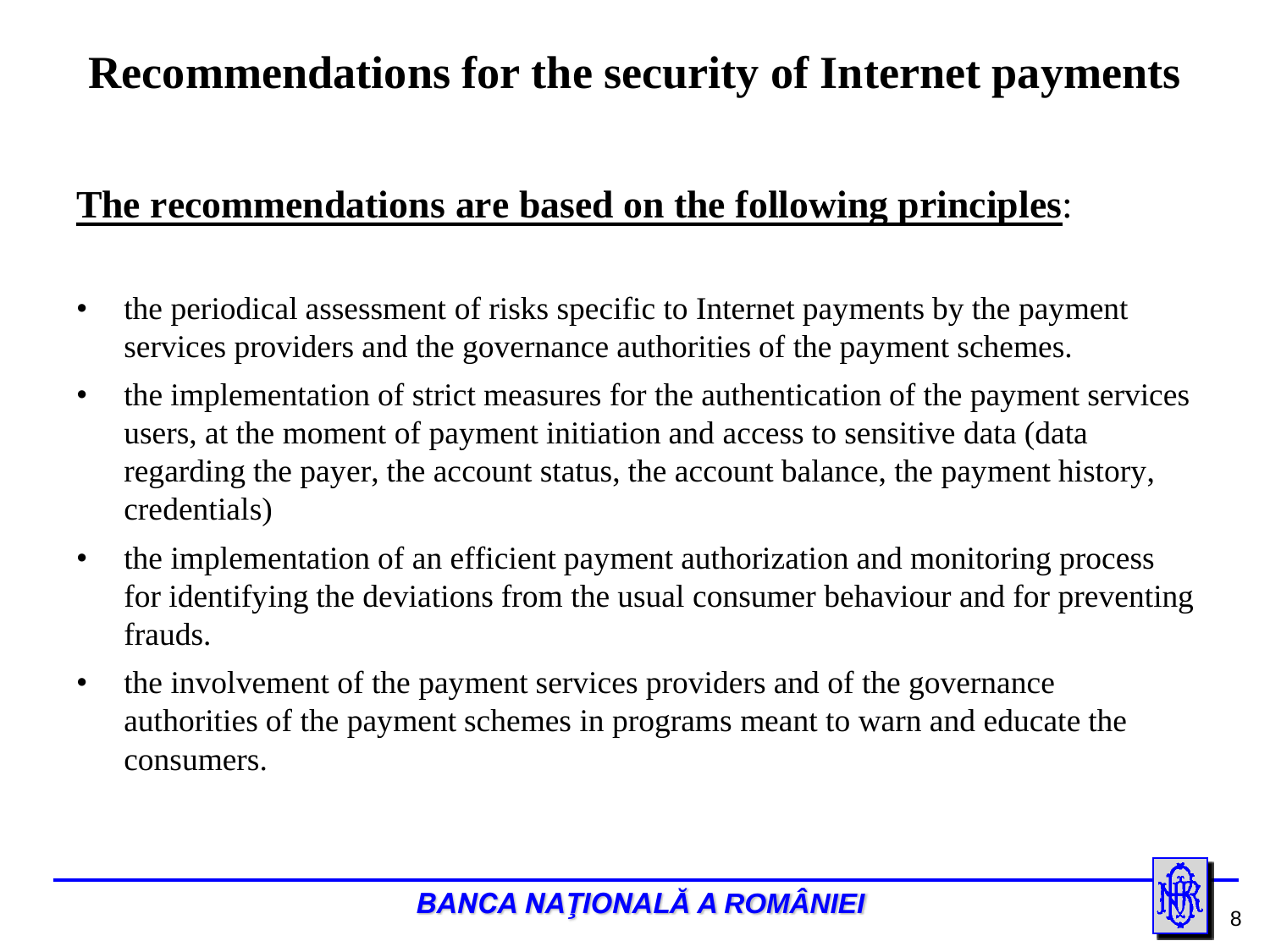### **Recommendations for the security of mobile payments**

- **What are they ?** A set of guidelines, essential considerations and best practices establishing a series of minimum requirements regarding the security of mobile payments.
- **What is the purpose ?** To mitigate frauds and to raise the consumers' trust in payment instruments and services offered through mobile terminals (smartphones, tablets, etc.), without using web applications.
- **Since when it is applicable ?** February 2017, envisaged
- **To whom ?**
	- payment services providers who provide payment services in the EEA.

- governance authorities of the payment schemes (Romanian Banking Association, in Romania) who provide card payment services, credit transfer payment services, direct debit services and e-money transfers.

- **What is a mobile payment** ? A payment initiated without contact and without using web applications, based on:
	- *NFC technology*
	- *- payment applications downloaded by the payer in its mobile terminal*
	- *- services offered by the mobile network operators.*

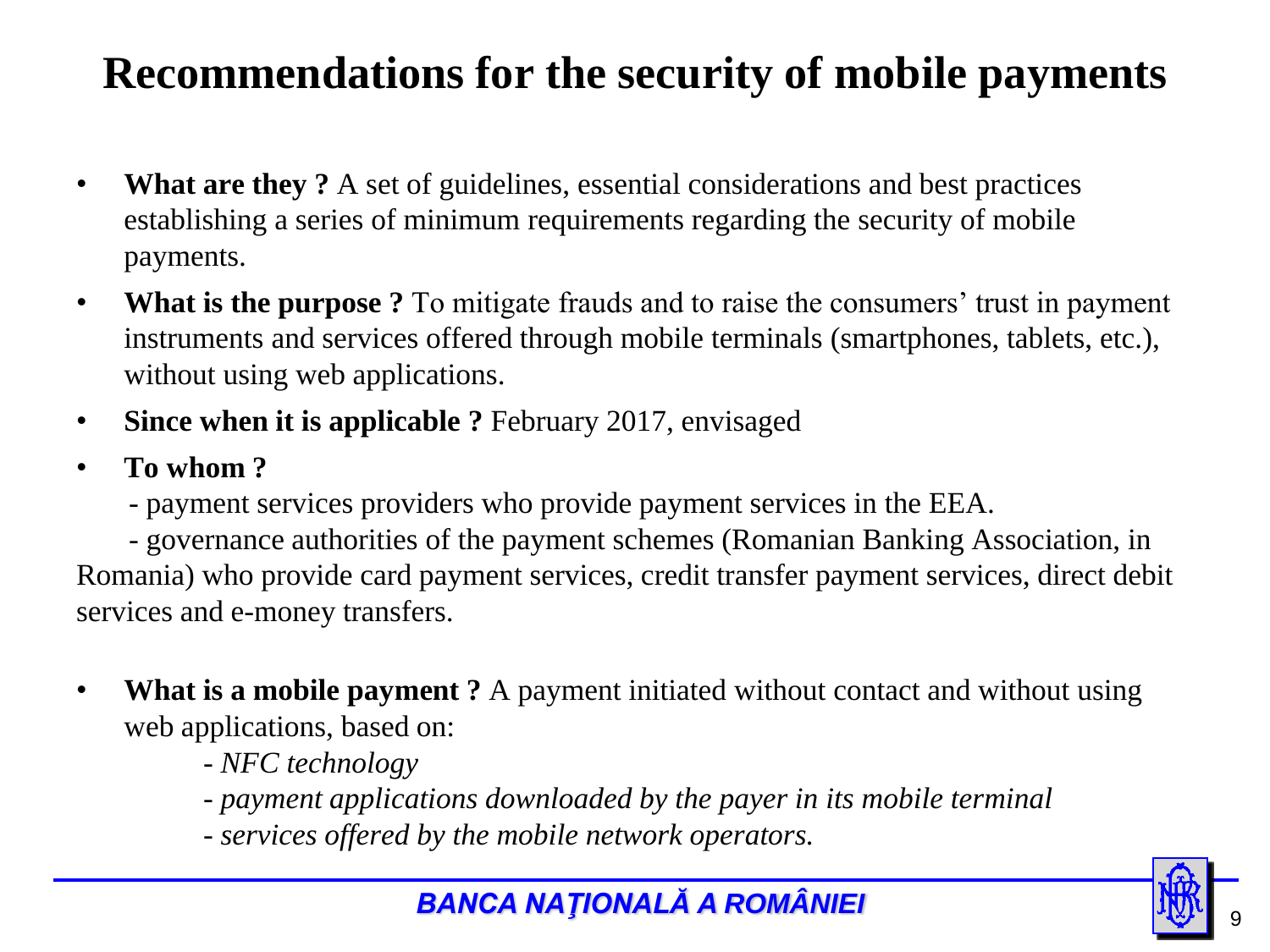### **Recommendations for the security of mobile payments**

#### **The recommendations are based on the following principles:**

- the periodical assessment and management of risks specific to mobile payments, both by the payment services providers and by the governance authorities of the payment schemes (considering the evolution of mobile terminals' vulnerabilities, of threats, of frauds and anti-fraud measures, as well as the involvement of mobile network operators, of trusted service managers and of other producers of equipment/components).
- for the purpose of protecting the payment initiation and the access to payment sensitive data, strong authentication measures are considered.
- the implementation of an efficient data protection process (during the transmission, processing and storage process), which will allow the deactivation of the terminal's mobile payment function by the customer and its mobile payment service provider.
- the payments' authorization and monitoring for identifying the deviations from the usual behaviour of consumers and for preventing fraud.
- the involvement of the mobile payment services providers and the governance authorities of the payment schemes in programs meant to warn and educate consumers.

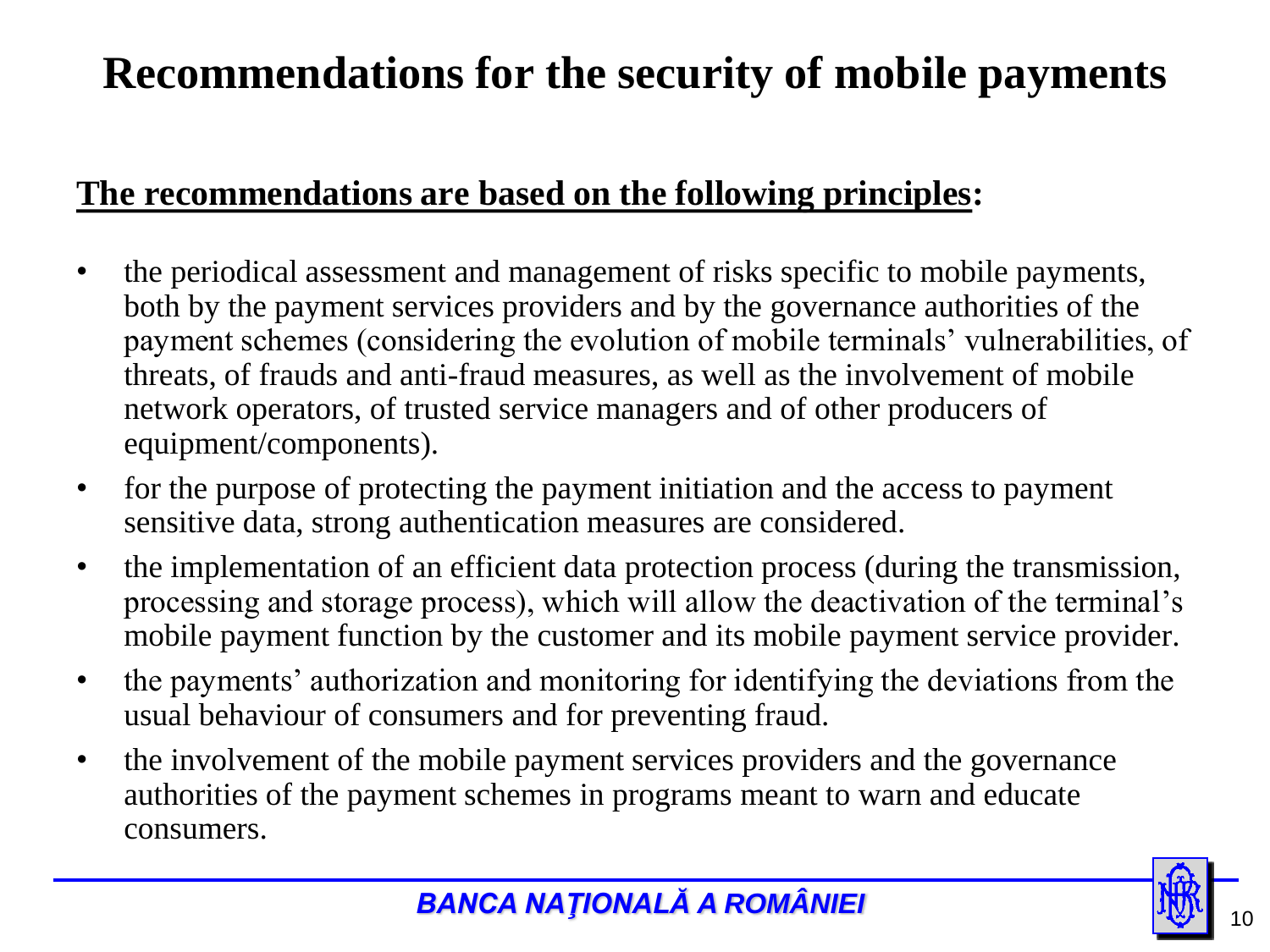### **Recommendations for payment account access services**

#### **The recommendations are focused on:**

- the third party payment services providers' obligation to have, at a minimum, security and control procedures similar to those imposed by the *Recommendations for the security of Internet payments* (in order to protect consumers' data).
- properly informing the customers (payers or payees) when they choose or use access services to a payment account.
- the traceability of all transactions and process flows; proper authentication is needed in all communications between the entities involved (the TPP, the accountservicing PSP, the merchant/payee) also to prove which entity was responsible for which part of the process in the event of repudiation, operational problems, security incidents and/or fraud.
- not sharing the credentials between the TPPs and the account-servicing PSP.
- the creation of an European standard dedicated to payment account access services.

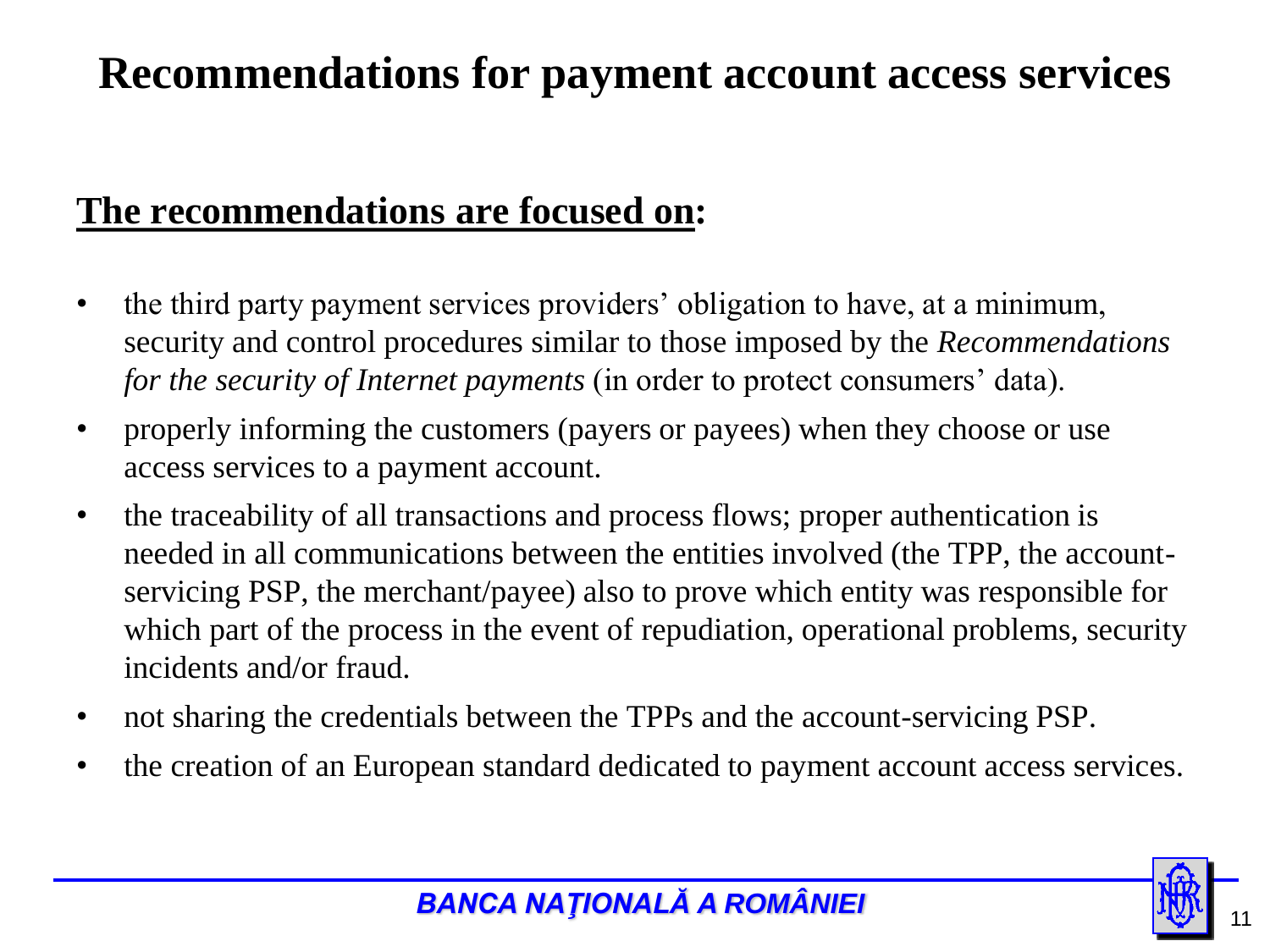# **Conclusions**

- The interest in ensuring payment security and consumers' protection should be an objective for the payment services providers, the governance authorities of payment schemes and the managers of infrastructures services, as well as for the national authorities having competencies on payment area oversight.
- The financial integration process at the European level cannot be finalized only through self-regulation measures.
- Central banks should increase their role in ensuring the implementation at national level of all relevant measures regarding payments security and consumers' protection.
- Outsourcing functions should be properly managed by the payment services providers.